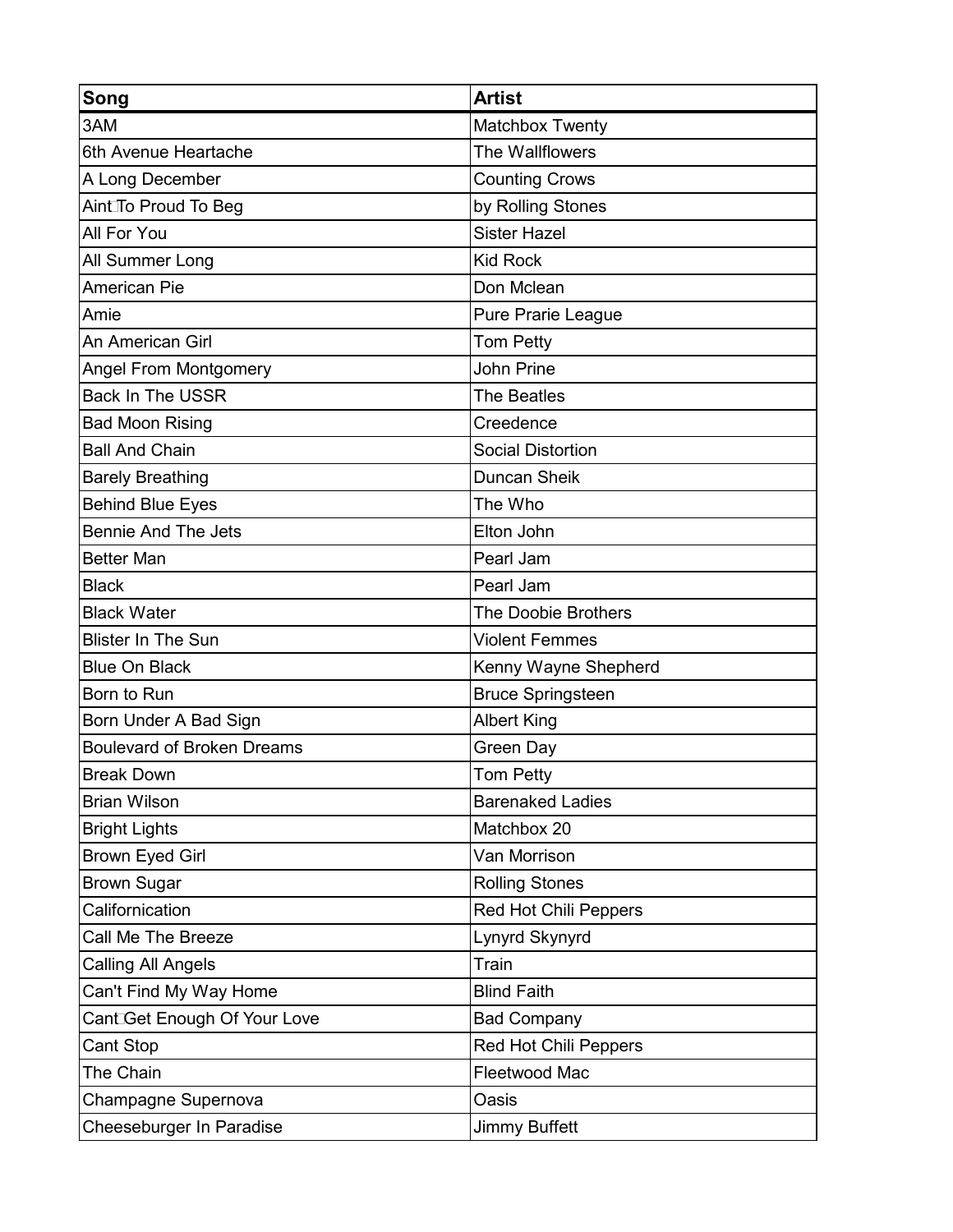| <b>Chicken Fried</b>                                | Zac Brown Band                  |
|-----------------------------------------------------|---------------------------------|
| <b>Closing Time</b>                                 | Semisonic                       |
| <b>Colder Weather</b>                               | Zac Brown Band                  |
| Collide                                             | Howie Day                       |
| Colors                                              | <b>Black Pumas</b>              |
| Come Together                                       | <b>The Beatles</b>              |
| Daughter                                            | Pearl Jam                       |
| December                                            | <b>Collective Soul</b>          |
| Demons                                              | Imagine Dragons                 |
| <b>Desire</b>                                       | U <sub>2</sub>                  |
| <b>Desperately Wanting</b>                          | <b>Better Than Ezra</b>         |
| Die A Happy Man                                     | <b>Thomas Rhett</b>             |
| Don't Look Back in Anger                            | Oasis                           |
| Dont Bring Me Down                                  | <b>ELO</b>                      |
| Down By The River                                   | Neil Young                      |
| Driver <sub>8</sub>                                 | <b>REM</b>                      |
| Drops Of Jupiter                                    | Train                           |
| Elderly Woman Behind The Counter In A Small<br>Town | Pearl Jam                       |
| Everlong                                            | Foo Fighters                    |
| <b>Everybody Hurts</b>                              | <b>REM</b>                      |
| Exs And Ohs                                         | by Elle King                    |
| <b>Feel Like Making Love</b>                        | <b>Bad Company</b>              |
| Fire                                                | <b>Black Pumas</b>              |
| Fire                                                | Jimi Hendrix                    |
| <b>Folsom Prison Blues</b>                          | Johnny Cash                     |
| For What Its Worth                                  | <b>Buffalo Springfield</b>      |
| <b>Fortunate Son</b>                                | <b>CCR</b>                      |
| Found Out About You                                 | <b>Gin Blossoms</b>             |
| Friday Im In Love                                   | The Cure                        |
| The General by Dispatch                             |                                 |
| <b>Get Back</b>                                     | The Beatles                     |
| <b>Get Down Tonight</b>                             | <b>KC and The Sunshine Band</b> |
| <b>Gimme Shelter</b>                                | <b>The Rolling Stones</b>       |
| Give A Little Bit                                   | Goo Goo Dolls                   |
| Give A Little Bit by Goo Goo Dolls                  |                                 |
| <b>Gods Country</b>                                 | <b>Blake Shelton</b>            |
| Godzilla                                            | Blue Öyster Cult                |
| <b>Gold Dust Woman</b>                              | Fleetwood Mac                   |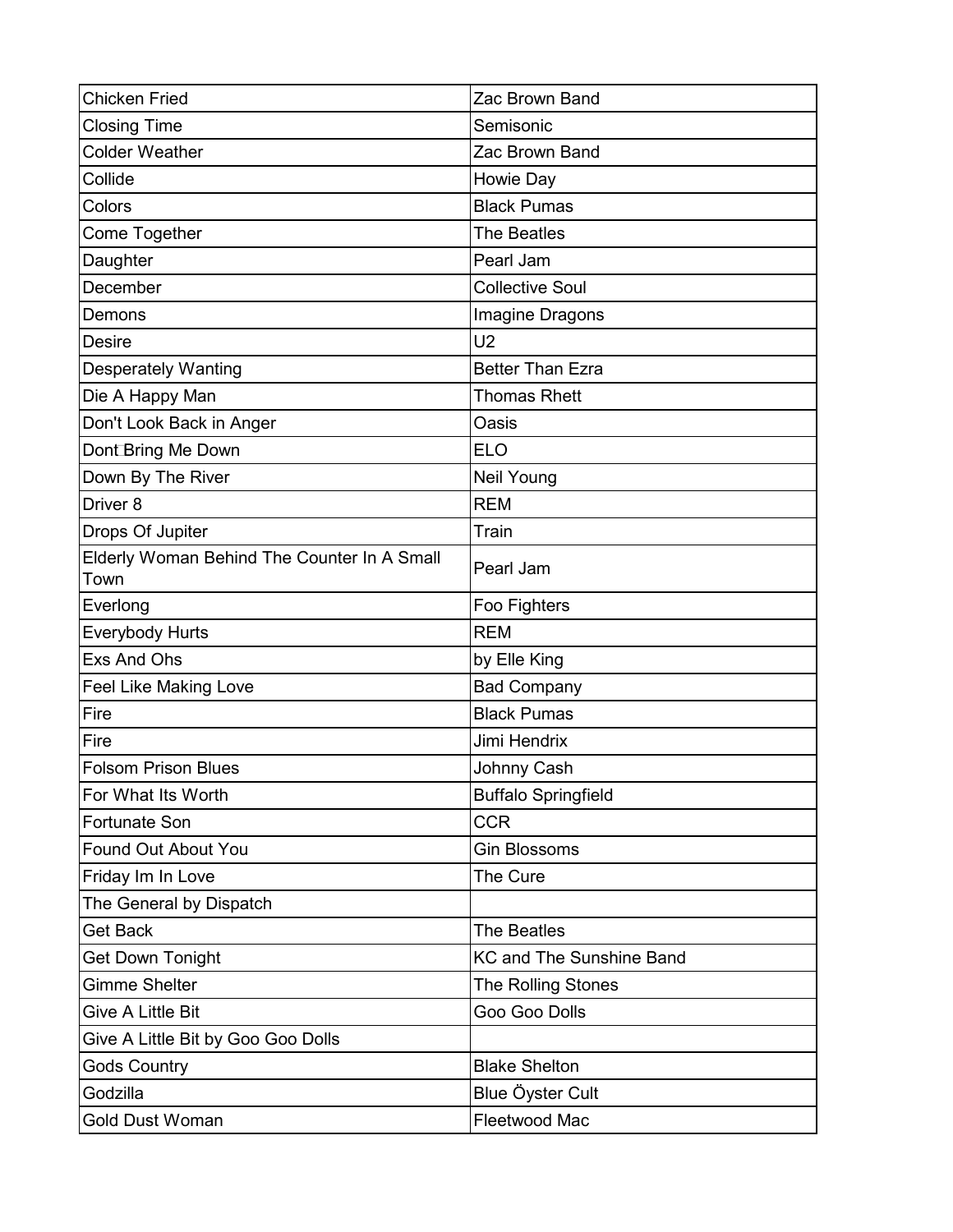| Happy                                    | <b>Pharrell Williams</b>     |
|------------------------------------------|------------------------------|
| <b>Hard To Handle</b>                    | <b>The Black Crowes</b>      |
| Heaven                                   | Los Lonely Boys              |
| Hey Mama                                 | <b>Nathaniel Rateliff</b>    |
| <b>Higher Ground</b>                     | <b>Red Hot Chili Peppers</b> |
| Hold My Hand                             | Hootie and the Blowfish      |
| Home                                     | Daughtry                     |
| <b>Honky Tonk Woman</b>                  | <b>Rolling Stones</b>        |
| House Of The Rising Sun                  | <b>The Animals</b>           |
| How to Save a Live                       | The Fray                     |
| How's It Going To Be                     | Third Eye Blind              |
| Human by Ragn Bone Man                   |                              |
| Humble and Kind                          | <b>Tim McGraw</b>            |
| I Go Through by OAR                      | <b>OAR</b>                   |
| I Need To Know                           | <b>Tom Petty</b>             |
| I Saw Her Standing There                 | <b>The Beatles</b>           |
| I Still Havent Found What Im Looking For | U <sub>2</sub>               |
| I Wanna Be Sedated                       | The Ramones                  |
| I Want You To Want Me                    | <b>Cheap Trick</b>           |
| I Will Follow                            | U <sub>2</sub>               |
| If It Makes You Happy                    | <b>Sheryl Crow</b>           |
| In The Air Tonight                       | <b>Phil Collins</b>          |
| Is She Really Going Out With Him         | Joe Jackson                  |
| It's Not Over                            | <b>Chris Daughtry</b>        |
| Its All Been Done                        | <b>Barenaked Ladies</b>      |
| Its The End of The World As We Know It   | <b>REM</b>                   |
| Its Too Late                             | Carole King                  |
| <b>Jack And Diane</b>                    | John Mellencamp              |
| Jealous Again                            | <b>The Black Crowes</b>      |
| Jenny Jenny                              | <b>Tommy Tutone</b>          |
| <b>Jet Airliner</b>                      | <b>Steve Miller Band</b>     |
| Jumpin Jack Flash                        | The Rolling Stones           |
| Just The Two Of Us                       | Grover Washington Jr         |
| Kryptonite                               | 3 Doors Down                 |
| Learn To Fly                             | Foo Fighters                 |
| <b>Light My Fire</b>                     | The Doors                    |
| <b>Listen To The Music</b>               | <b>The Doobie Brothers</b>   |
| Live Like You Were Dying                 | <b>Tim McGraw</b>            |
| The Locomotion                           | <b>Grand Funk Railroad</b>   |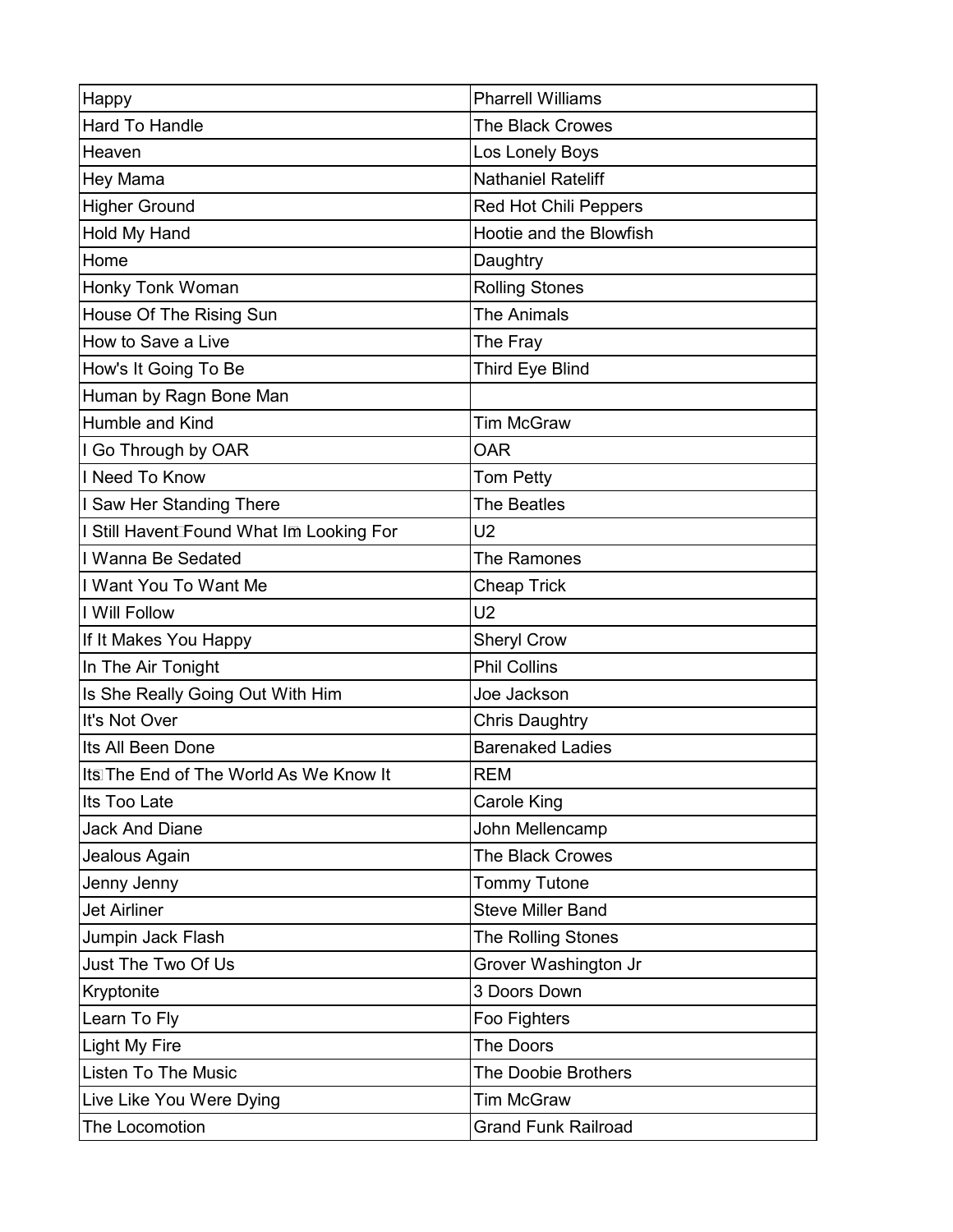| <b>Lonely Boy</b>            | The Black Keys             |
|------------------------------|----------------------------|
| Lonely Old Night             | John Cougar Mellencamp     |
| Long Train Runnin            | <b>The Doobie Brothers</b> |
| <b>Making A Fire</b>         | Foo Fighters               |
| Margaritaville               | <b>Jimmy Buffett</b>       |
| Mary Janes Last Dance        | Tom Petty                  |
| Melissa                      | The Allman Brothers Band   |
| <b>The Middle</b>            | Jimmy Eat World            |
| Midnight Rider               | <b>Allman Brothers</b>     |
| Mr. Jones                    | <b>Counting Crows</b>      |
| <b>Mustang Sally</b>         | Wilson Pickett/Buddy Guy   |
| Never Been To Spain          | Three Dog Night            |
| The Old Apartment            | <b>Barenaked Ladies</b>    |
| Old Man                      | Neil Young                 |
| One                          | U <sub>2</sub>             |
| The One I Love               | <b>REM</b>                 |
| Only Wanna Be With You       | Hootie and the Blowfish    |
| <b>Pink Houses</b>           | John Mellencamp            |
| <b>Play That Funky Music</b> | <b>Wild Cherry</b>         |
| Plush                        | <b>Stone Temple Pilots</b> |
| Push                         | Matchbox Twenty            |
| Radioactive                  | Imagine Dragons            |
| Rain King                    | <b>Counting Crows</b>      |
| The Real Me                  | The Who                    |
| Remedy                       | <b>The Black Crowes</b>    |
| Revolution                   | The Beatles                |
| Rhiannon                     | Fleetwood Mac              |
| Ring Of Fire                 | Johnny Cash                |
| ROCK in the USA              | John Mellencamp            |
| Roll With The Changes        | <b>REO Speedwagon</b>      |
| Round Here                   | <b>Counting Crows</b>      |
| Running On Empty             | <b>Jackson Browne</b>      |
| The Seeker                   | The Who                    |
| Semi-Charmed Life            | Third Eye Blind            |
| The Seventh Son              | <b>Johnny Rivers</b>       |
| She Talks To Angel           | The Black Crowes           |
| Shoot To Thrill              | AC/DC                      |
| Signs                        | Tesla                      |
| Slide                        | Goo Goo Dolls              |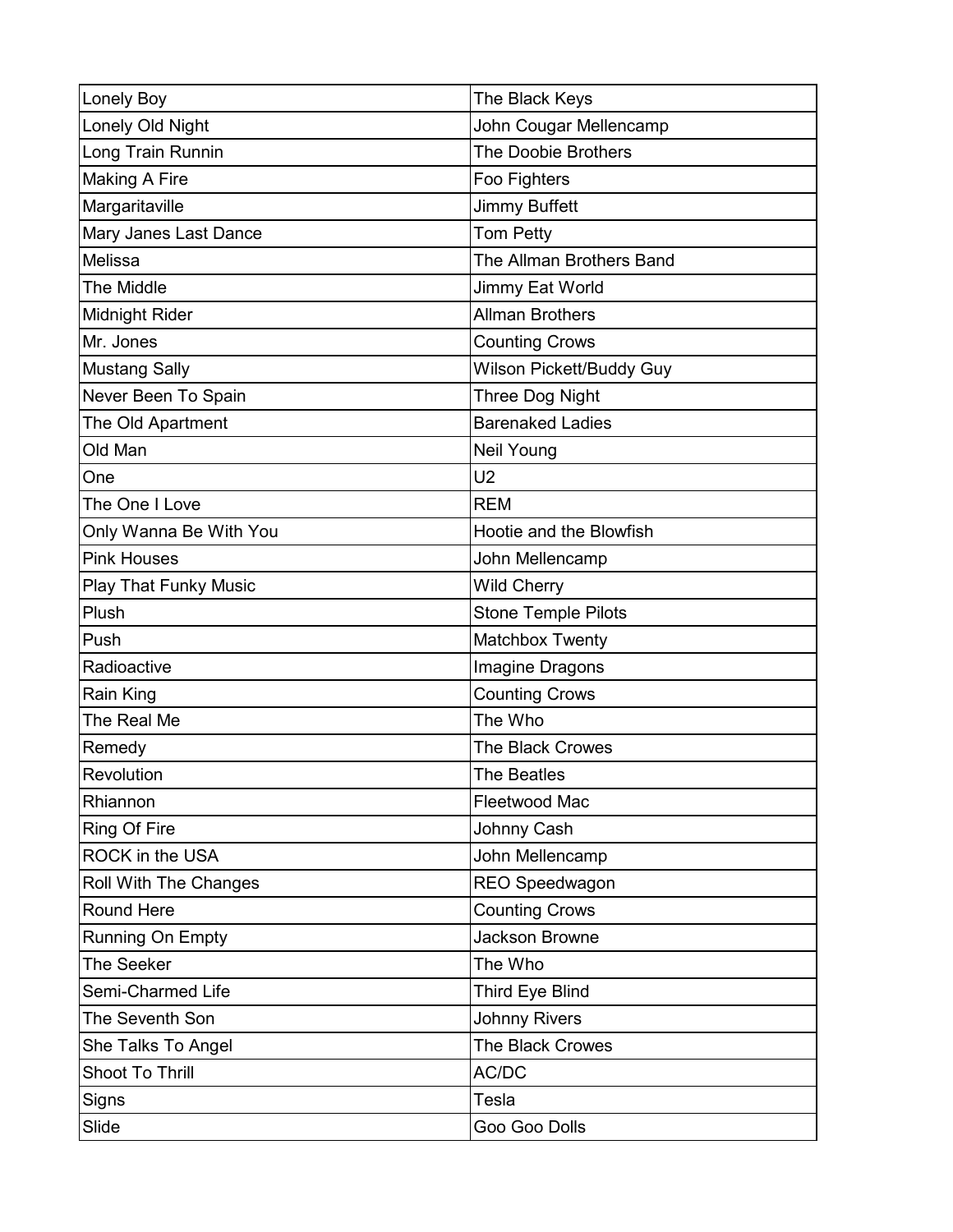| Smooth                              | Santana                        |
|-------------------------------------|--------------------------------|
| Somebody Told Me                    | <b>The Killers</b>             |
| Soul Kitchen                        | The Doors                      |
| Soul Man                            | Sam & Dave                     |
| <b>Southern Cross</b>               | Crosby, Stills & Nash          |
| Spooky                              | <b>Atlanta Rhythm Section</b>  |
| <b>Squeeze Box</b>                  | The Who                        |
| <b>Stormy Monday</b>                | The Allman Brothers Band       |
| <b>Stuck In The Middle With You</b> | <b>Stealers Wheel</b>          |
| <b>Summer Breeze</b>                | <b>Seals and Crofts</b>        |
| Surrender                           | <b>Cheap Trick</b>             |
| <b>Suspicious Minds</b>             | <b>Elvis</b>                   |
| <b>Sweet Caroline</b>               | <b>Neil Diamond</b>            |
| <b>Sweet Emotion</b>                | Aerosmith                      |
| <b>Sympathy For The Devil</b>       | The Rolling Stones             |
| <b>Take It Easy</b>                 | The Eagles                     |
| Take The Money And Run              | <b>Steve Miller Band</b>       |
| <b>Thunder Road</b>                 | <b>Bruce Springsteen</b>       |
| Time                                | <b>Hootie And The Blowfish</b> |
| <b>Times Like These</b>             | Foo Fighters                   |
| Unwell                              | Matchbox Twenty                |
| Up On Cripple Creek                 | The Band                       |
| Violin                              | Amos Lee                       |
| Wagon Wheel                         | Darius Rucker                  |
| The Weight                          | <b>The Band</b>                |
| What Are You Listening To           | <b>Chris Stapleton</b>         |
| <b>What I Like About You</b>        | The Romantics                  |
| Whats Up                            | 4 Non Blondes                  |
| When The Stars Come Out             | <b>Chris Stapleton</b>         |
| <b>While My Guitar Gently Weeps</b> | <b>The Beatles</b>             |
| <b>Whipping Post</b>                | The Allman Brothers Band       |
| <b>Wild Nights</b>                  | Van Morrison                   |
| Wish I Knew You                     | <b>The Revivalists</b>         |
| Wish You Were Here                  | <b>Pink Floyd</b>              |
| Wonderwall                          | Oasis                          |
| Wont Get Fooled Again               | The Who                        |
| The World I Know                    | <b>Collective Soul</b>         |
| Yellow                              | Coldplay                       |
| You Cant Always Get What You Want   | The Rolling Stones             |